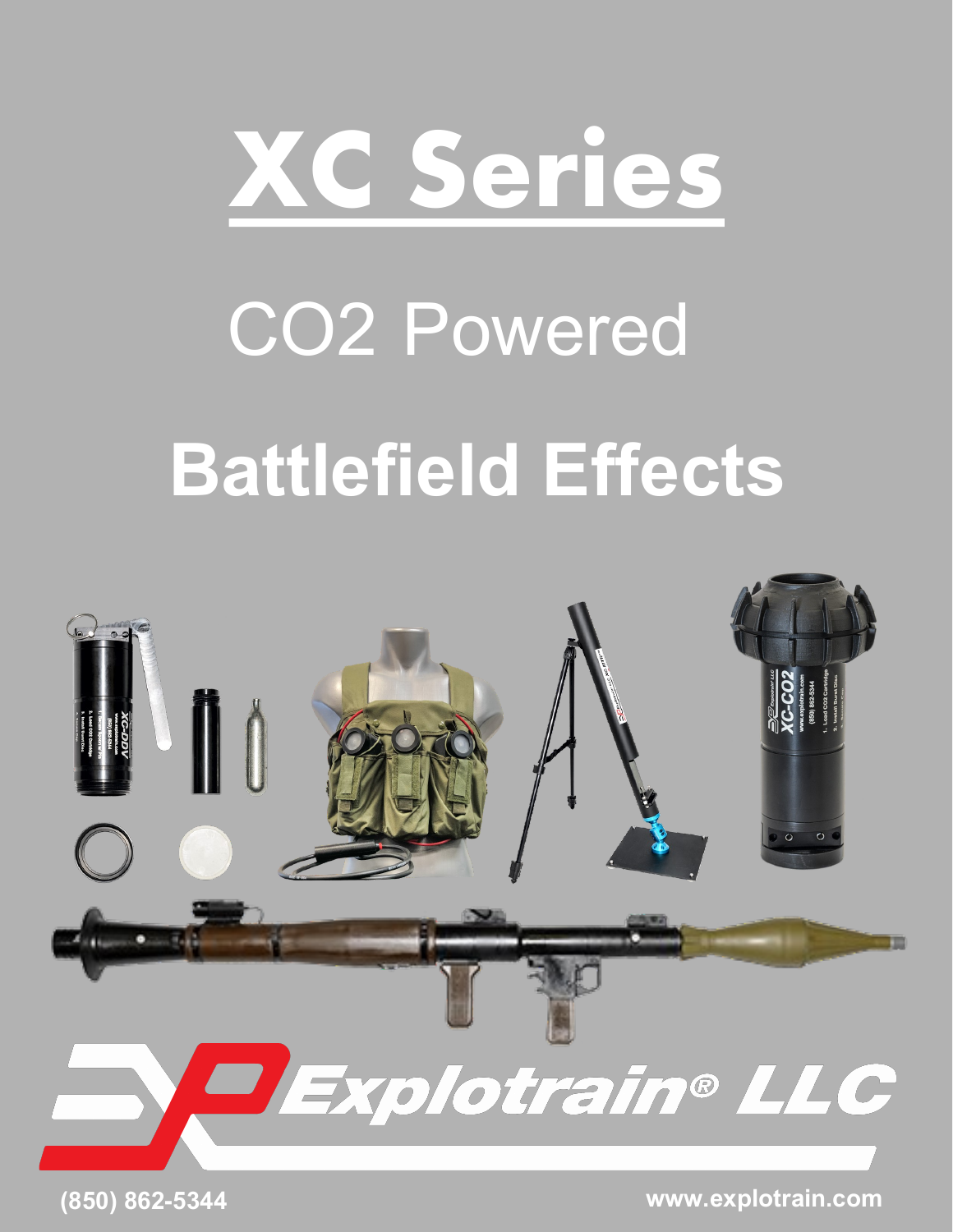# **XC-APLM™**

# **Anti Personnel Landmine Simulator**

Victim operated device that simulates the sound of a landmine when triggered. Small and easily concealed. Visual effects powders can be added to simulate the dust and or smoke produced by actual devices.

*Utilizes the XC-CO2™ base unit that operates off disposable 12 gram CO2 cartridges and burst discs.* 





 **(850)862-5344 www.explotrain.com**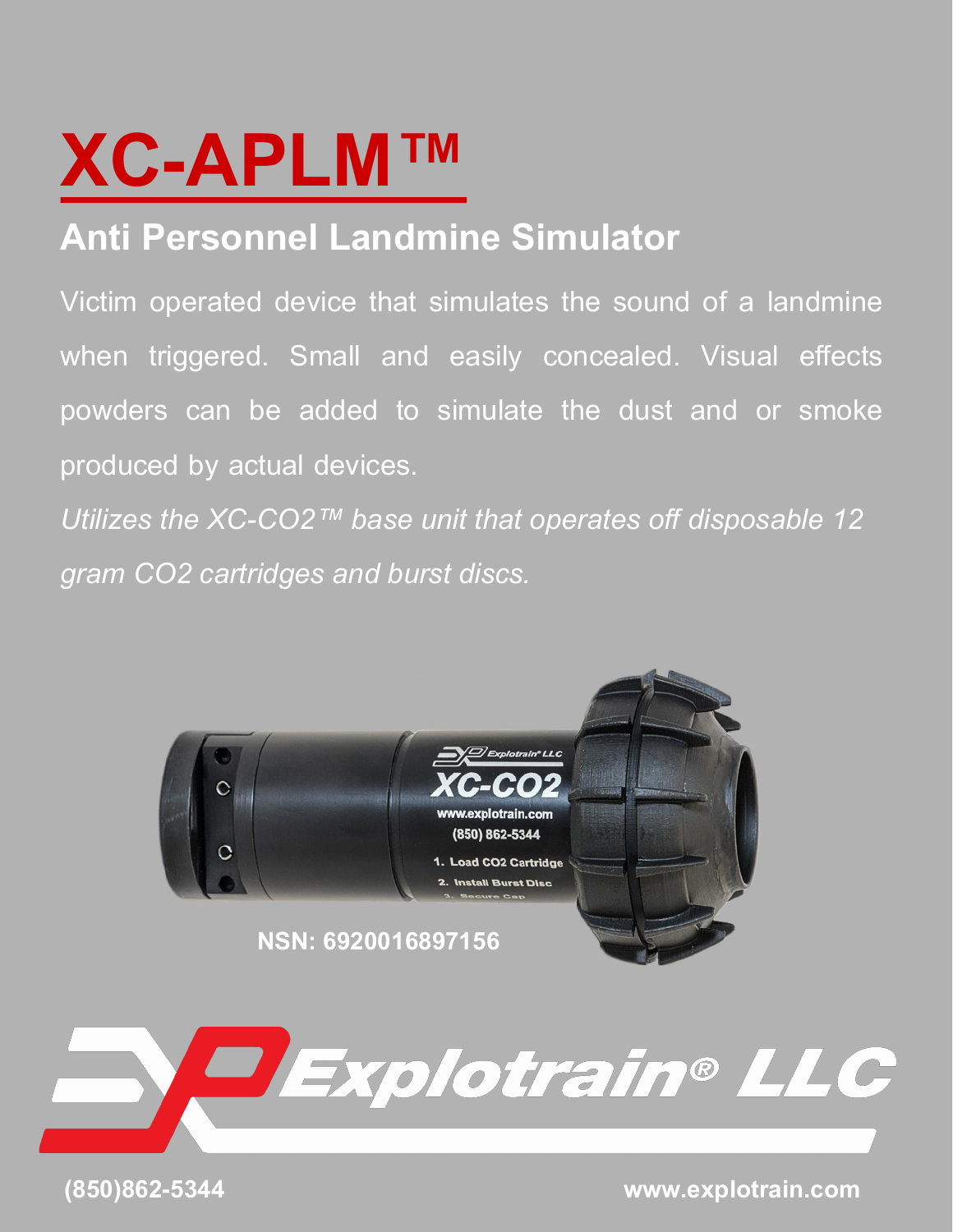# **XC-MTK™**

### **Mortar Simulator**

Simulates the audible and visual signatures of a drop fired mortar. Can be used with one of Explotrain's blast simulators to simulate impact effects

*Utilizes the XC-CO2 base unit that operates off disposable 12 gram CO2 cartridges and burst discs.* 



NSN:6910016896047

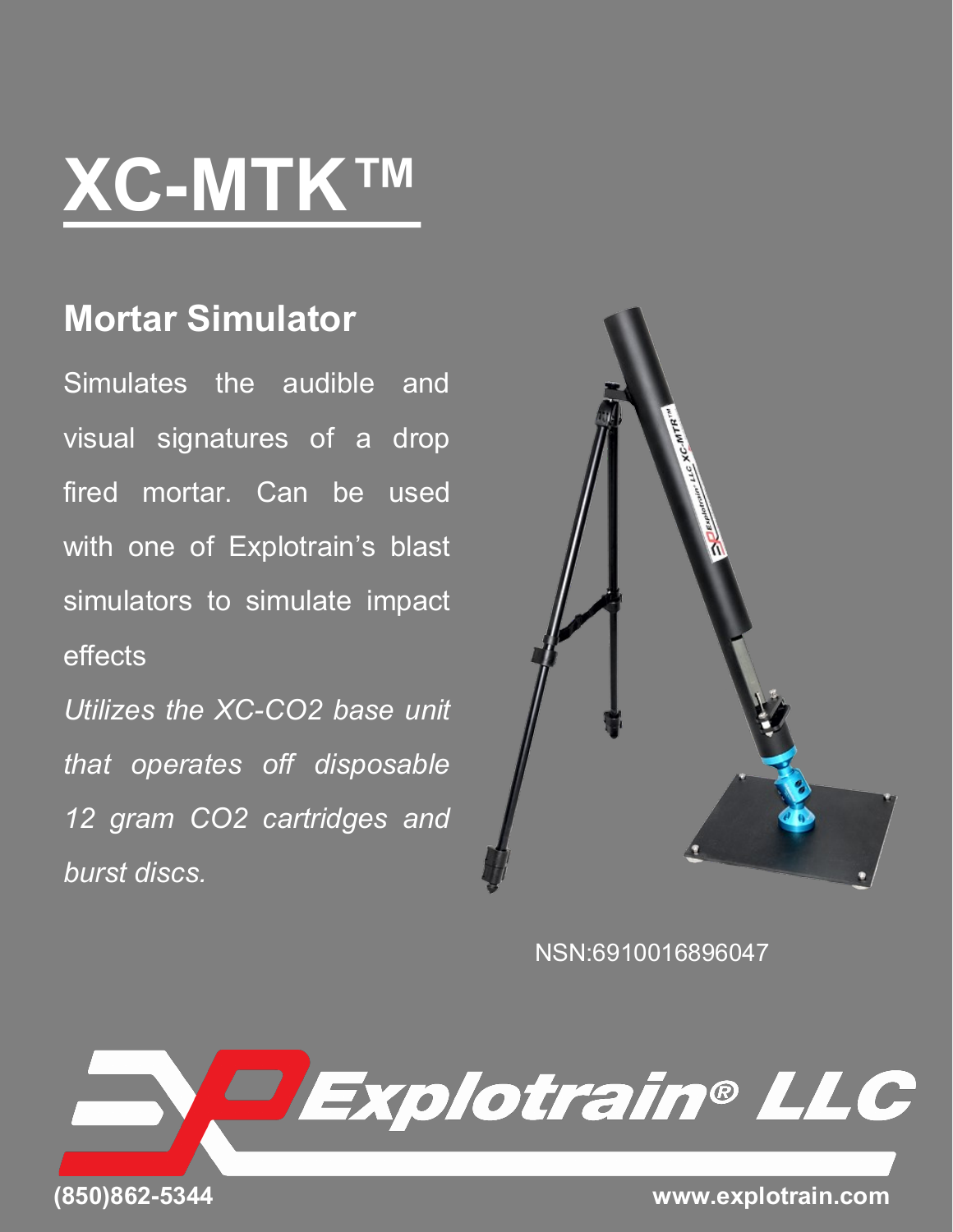

## **Rocket Propelled Grenade Simulator**

The XC-RPG produces a loud report and visual cloud simulating the firing of an RPG. Visual Effects powders and LED create a visual indication that the RPG has been fired. The rocket itself remains attached to the launcher when fired

*Utilizes the XC-CO2 base unit that operates off disposable 12 gram CO2 cartridges and burst discs.* 

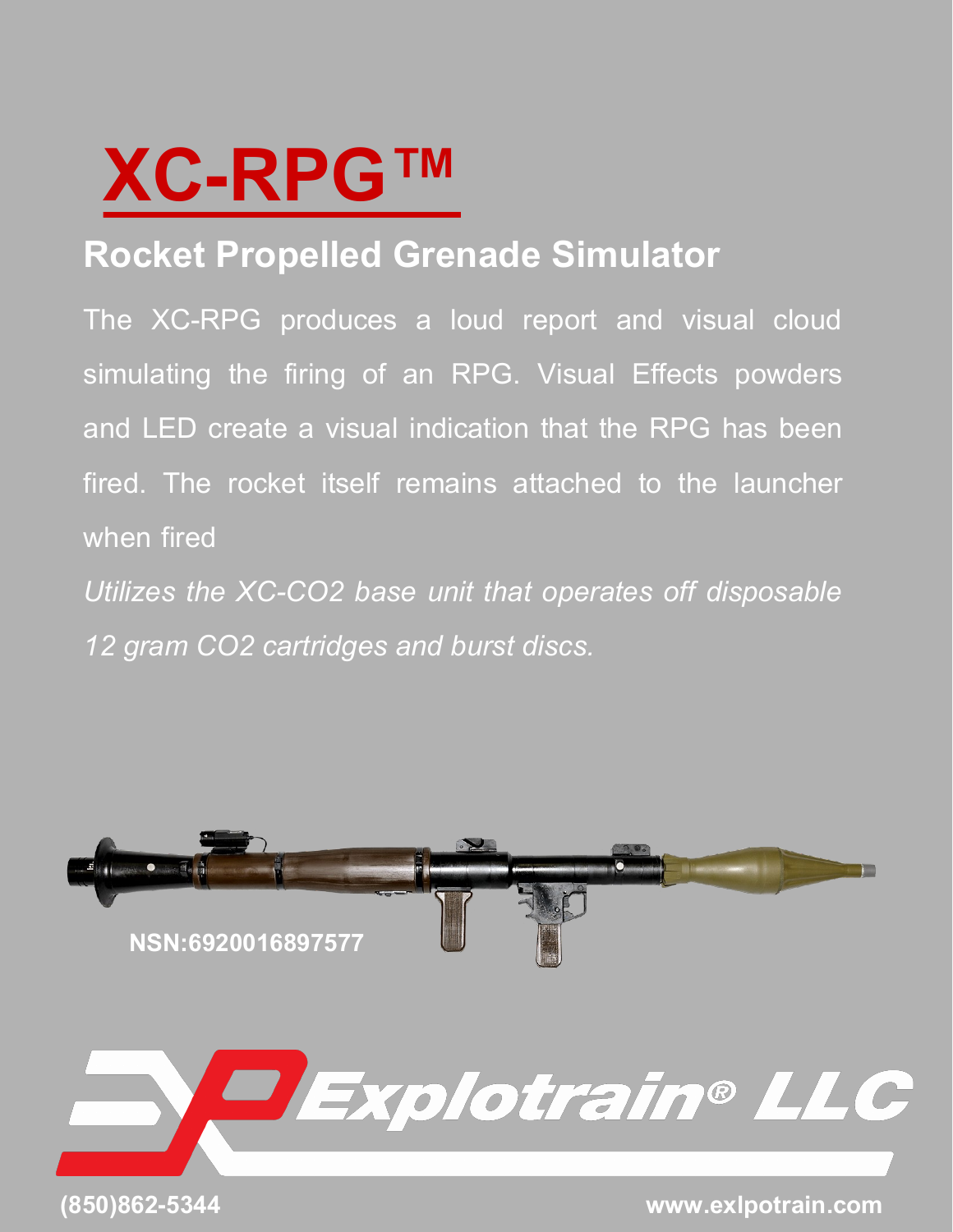# **XC-DDV™**

## **Distraction Device**

### **Simulator**

The XC-DDV produces a loud report simulating a flash-bang or distraction device and is activated by pulling the pin when squeezing and releasing the spoon before throwing. Visual effects powders can be added to simulate the dust or smoke produced by actual devices.

*Utilizes the XC-CO2 base unit that operates off disposable 12 gram CO2 cartridges and burst discs.* 





**(850)862-5344 www.explotrain.com**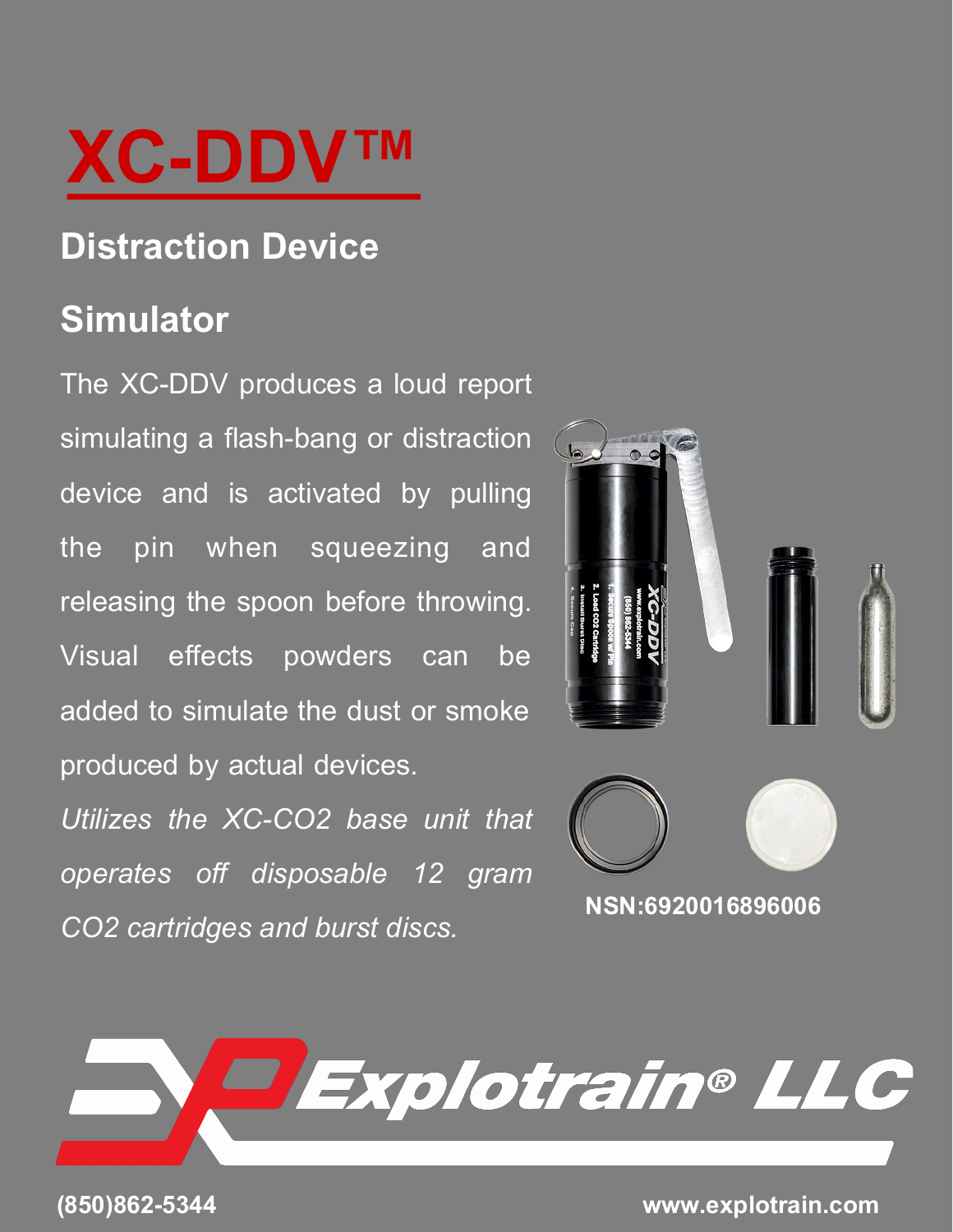# **XC-PBIED™**

### **Person Born IED (Suicide vest) Simulator**

Three XC-CO2 units with Angel Head Adaptors are simultaneously fired by a manually operated trigger. The disposable 12 gram CO2 cartridges and Burst Discs provide a loud visual report. Visual effects can be achieved by adding FX Powder, fake blood, or both.

*Utilizes the XC-CO2 base unit that operates off disposable 12 gram CO2 cartridges and burst discs.*